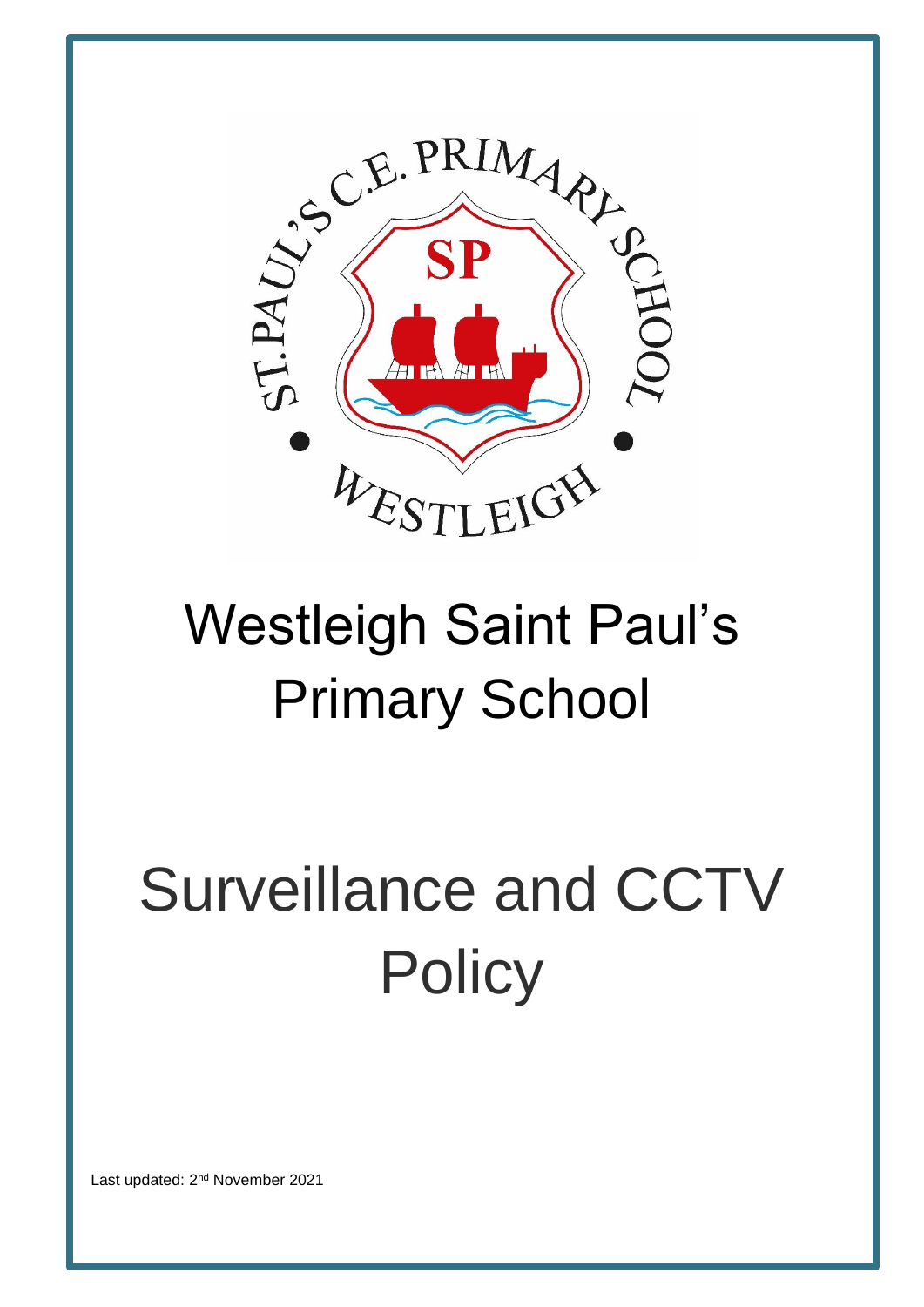# **Contents:**

#### **[Statement of intent](#page-2-0)**

- 1. [Legal framework](#page-3-0)
- 2. [Definitions](#page-3-1)
- 3. [Roles and responsibilities](#page-4-0)
- 4. [Purpose and justification](#page-5-0)
- 5. [The data protection principles](#page-5-1)
- 6. [Objectives](#page-6-0)
- 7. [Protocols](#page-6-1)
- 8. [Security](#page-7-0)
- 9. [Privacy by design](#page-7-1)
- 10. [Code of practice](#page-7-2)
- 11. [Access](#page-9-0)
- 12. [Monitoring and review](#page-10-0)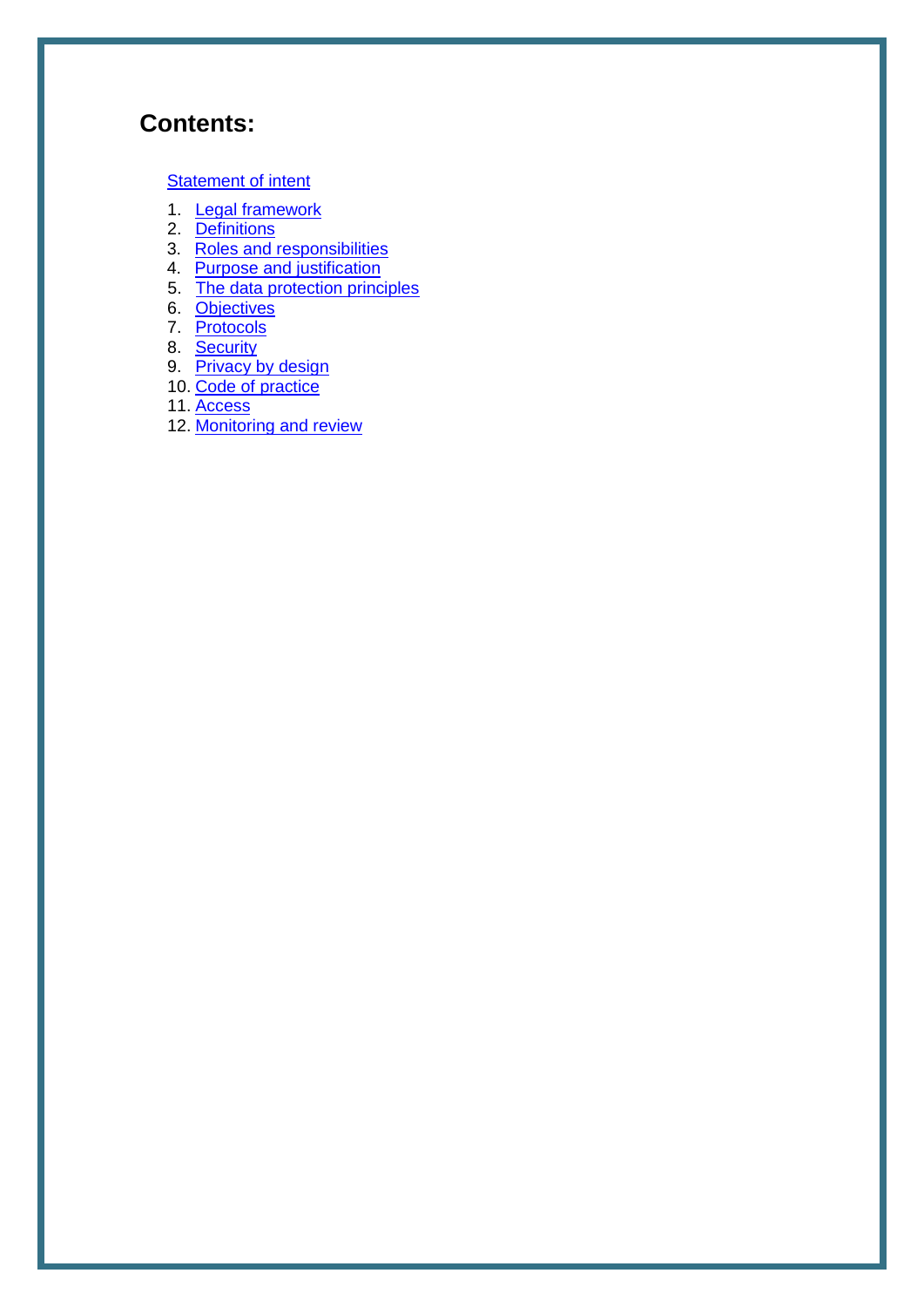# <span id="page-2-0"></span>**Statement of intent**

At Westleigh Saint Paul's Primary School, we take our responsibility towards the safety of staff, visitors and pupils very seriously. To that end, we use surveillance cameras to monitor any instances of aggression or physical damage to our school and its members.

The purpose of this policy is to manage and regulate the use of the surveillance and CCTV systems at the school and ensure that:

- We comply with data protection legislation, including the Data Protection Act 1998 and the General Data Protection Regulation (GDPR)
- The images that are captured are useable for the purposes we require them for.
- We reassure those persons whose images are being captured, that the images are being handled in accordance with data protection legislation.

This policy covers the use of surveillance and CCTV systems which capture moving and still images of people who could be identified, as well as information relating to individuals for any of the following purposes:

- Observing what an individual is doing
- Taking action to prevent a crime
- Using images of individuals that could affect their privacy

Signed by:

Headteacher Date: Date: 2008

Chair of governors Date: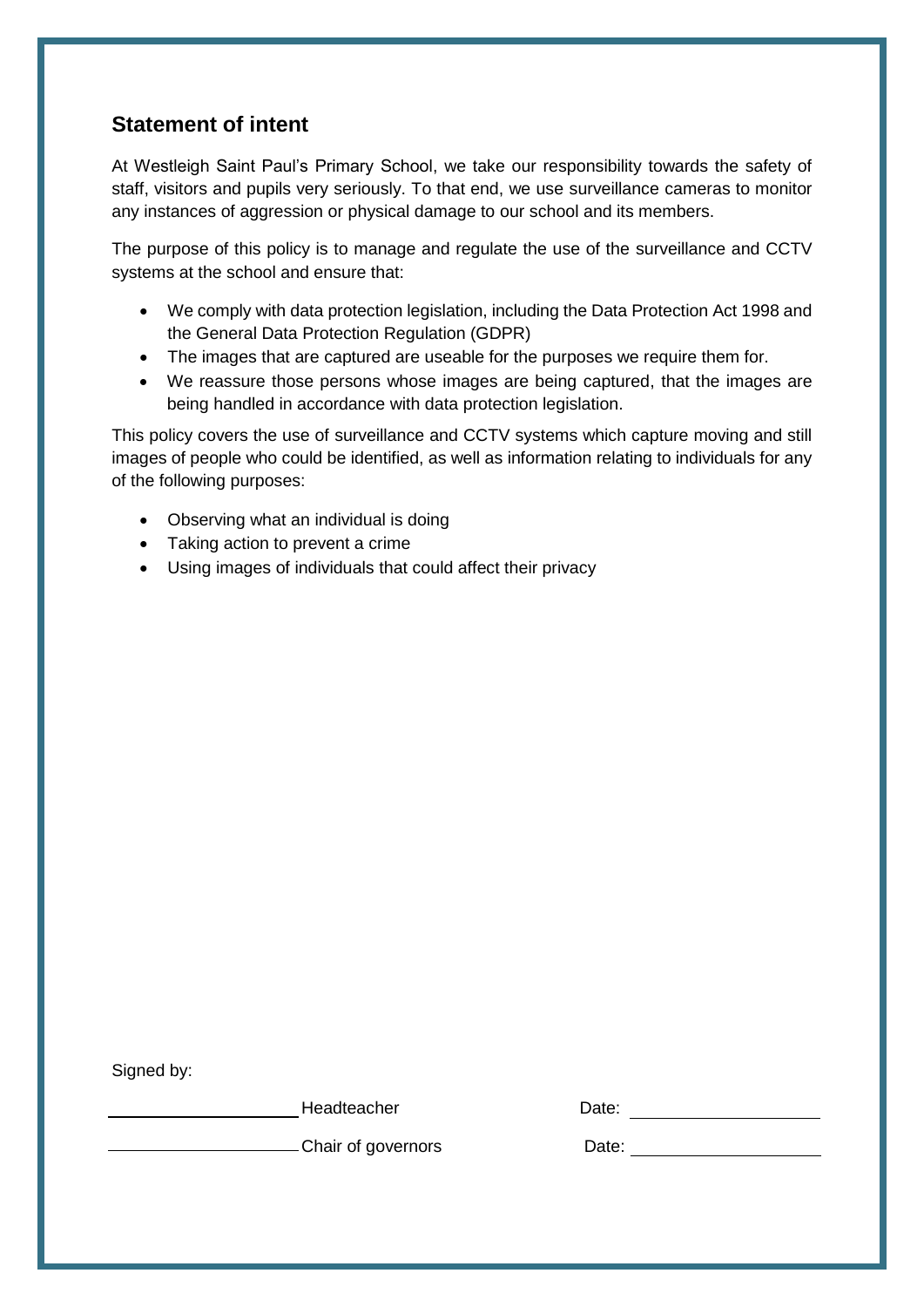# <span id="page-3-0"></span>**1. Legal framework**

- This policy has due regard to legislation and statutory guidance, including, but not limited to the following:
	- The Regulation of Investigatory Powers Act 2000
	- The Protection of Freedoms Act 2012
	- The General Data Protection Regulation (GDPR)
	- The Data Protection Act 1998
	- The Freedom of Information Act 2000
	- The Education (Pupil Information) (England) Regulations 2005 (as amended in 2016)
	- The Freedom of Information and Data Protection (Appropriate Limit and Fees) Regulations 2004
	- The School Standards and Framework Act 1998
	- The Children Act 1989
	- The Children Act 2004
	- The Equality Act 2010
- 1.2. This policy has been created with regard to the following statutory and nonstatutory guidance:
	- Home Office (2013) 'The Surveillance Camera Code of Practice'
	- Information Commissioner's Office (ICO) (2017) 'Overview of the General Data Protection Regulation (GDPR)'
	- ICO (2017) 'Preparing for the General Data Protection Regulation (GDPR) 12 steps to take now'
	- ICO (2017) 'In the picture: A data protection code of practice for surveillance cameras and personal information'
- 1.3. This policy operates in conjunction with the following school policies:
	- Photography and Videos at School Policy
	- **E-security Policy**
	- Freedom of Information Policy
	- School Security Policy
	- GDPR Data Protection Policy

# <span id="page-3-1"></span>**2. Definitions**

- For the purpose of this policy a set of definitions will be outlined, in accordance with the surveillance code of conduct:
	- **Surveillance** monitoring the movements and behaviour of individuals; this can include video, audio or live footage. For the purpose of this policy only video and audio footage will be applicable.
	- **Overt surveillance** any use of surveillance for which authority does not fall under the Regulation of Investigatory Powers Act 2000.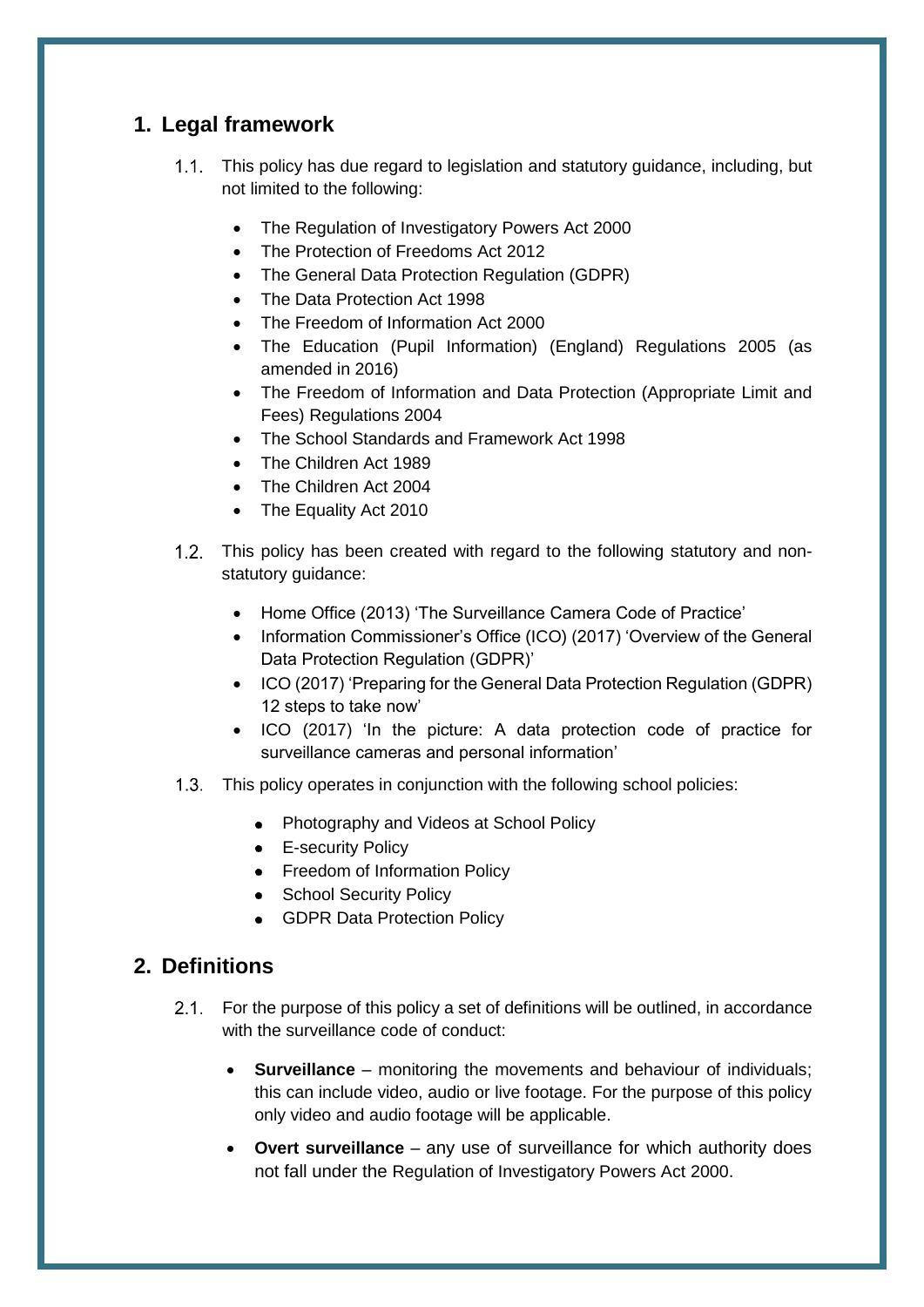- **Covert surveillance** any use of surveillance which is intentionally not shared with the subjects it is recording. Subjects will not be informed of such surveillance.
- Westleigh Saint Paul's Primary School does not condone the use of covert surveillance when monitoring the school's staff, pupils and/or volunteers. Covert surveillance will only be operable in extreme circumstances.
- Any overt surveillance footage will be clearly signposted around the school.

#### <span id="page-4-0"></span>**3. Roles and responsibilities**

- 3.1. The role of the data protection officer (DPO) includes:
	- Dealing with freedom of information requests and subject access requests (SAR) in line with legislation, including the Freedom of Information Act 2000.
	- Ensuring that all data controllers at the school handle and process surveillance and CCTV footage in accordance with data protection legislation.
	- Ensuring that surveillance and CCTV footage is obtained in line with legal requirements.
	- Ensuring consent is clear, positive and unambiguous. Pre-ticked boxes and answers inferred from silence are non-compliant with the GDPR.
	- Ensuring that surveillance and CCTV footage is destroyed in line with legal requirements when it falls outside of its retention period.
	- Keeping comprehensive and accurate records of all data processing activities, including surveillance and CCTV footage, detailing the purpose of the activity and making these records public upon request.
	- Informing data subjects of how their data captured in surveillance and CCTV footage will be used by the school, their rights for the data to be destroyed and the measures implemented by the school to protect individuals' personal information.
	- Preparing reports and management information on the school's level of risk related to data protection and processing performance.
	- Reporting to the highest management level of the school, e.g. the governing board.
	- Abiding by confidentiality requirements in relation to the duties undertaken while in the role.
	- Monitoring the performance of the school's privacy impact assessment (PIA), and under the GDPR the data protection impact assessment (DPIA), and providing advice where requested.
- 3.2. Westleigh Saint Paul's Primary School, as the corporate body, is the data controller. The SBM of Westleigh Saint Paul's Primary School therefore has overall responsibility for ensuring that records are maintained, including security and access arrangements in accordance with regulations.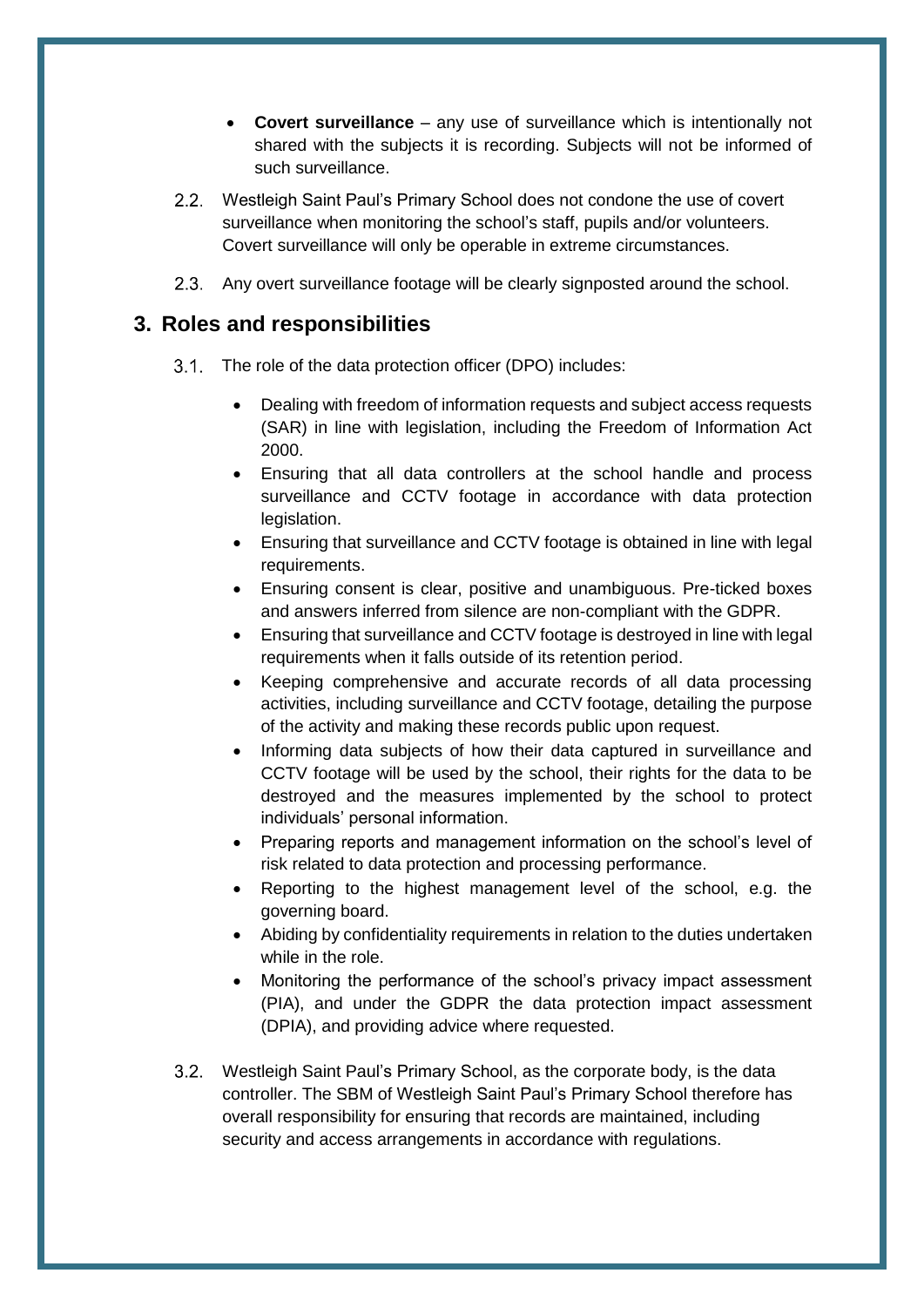- The SBM deals with the day-to-day matters relating to data protection and thus, for the benefit of this policy will act as the data controller.
- The role of the data controller includes:
	- Processing surveillance and CCTV footage legally and fairly.
	- Collecting surveillance and CCTV footage for legitimate reasons and ensuring that it is used accordingly.
	- Collecting surveillance and CCTV footage that is relevant, adequate and not excessive in relation to the reason for its collection.
	- Ensuring that any surveillance and CCTV footage identifying an individual is not kept for longer than is necessary.
	- Protecting footage containing personal data against accidental, unlawful destruction, alteration and disclosure – especially when processing over networks.
- The role of the headteacher includes:
	- Meeting with the DPO to decide where CCTV is needed to justify its means.
	- Conferring with the DPO with regard to the lawful processing of the surveillance and CCTV footage.
	- Reviewing the Surveillance and CCTV Policy to ensure it is compliant with current legislation.
	- Monitoring legislation to ensure the school is using surveillance fairly and lawfully.
	- Communicating any changes to legislation with all members of staff.

#### <span id="page-5-0"></span>**4. Purpose and justification**

- The school will only use surveillance cameras for the safety and security of the school and its staff, pupils and visitors.
- Surveillance will be used as a deterrent for violent behaviour and damage to the school.
- The school will only conduct surveillance as a deterrent and under no circumstances will the surveillance and the CCTV cameras be present in school classrooms or any changing facility.
- 4.4. If the surveillance and CCTV systems fulfil their purpose and are no longer required the school will deactivate them.

#### <span id="page-5-1"></span>**5. The data protection principles**

- 5.1. Data collected from surveillance and CCTV will be:
	- Processed lawfully, fairly and in a transparent manner in relation to individuals.
	- Collected for specified, explicit and legitimate purposes and not further processed in a manner that is incompatible with those purposes; further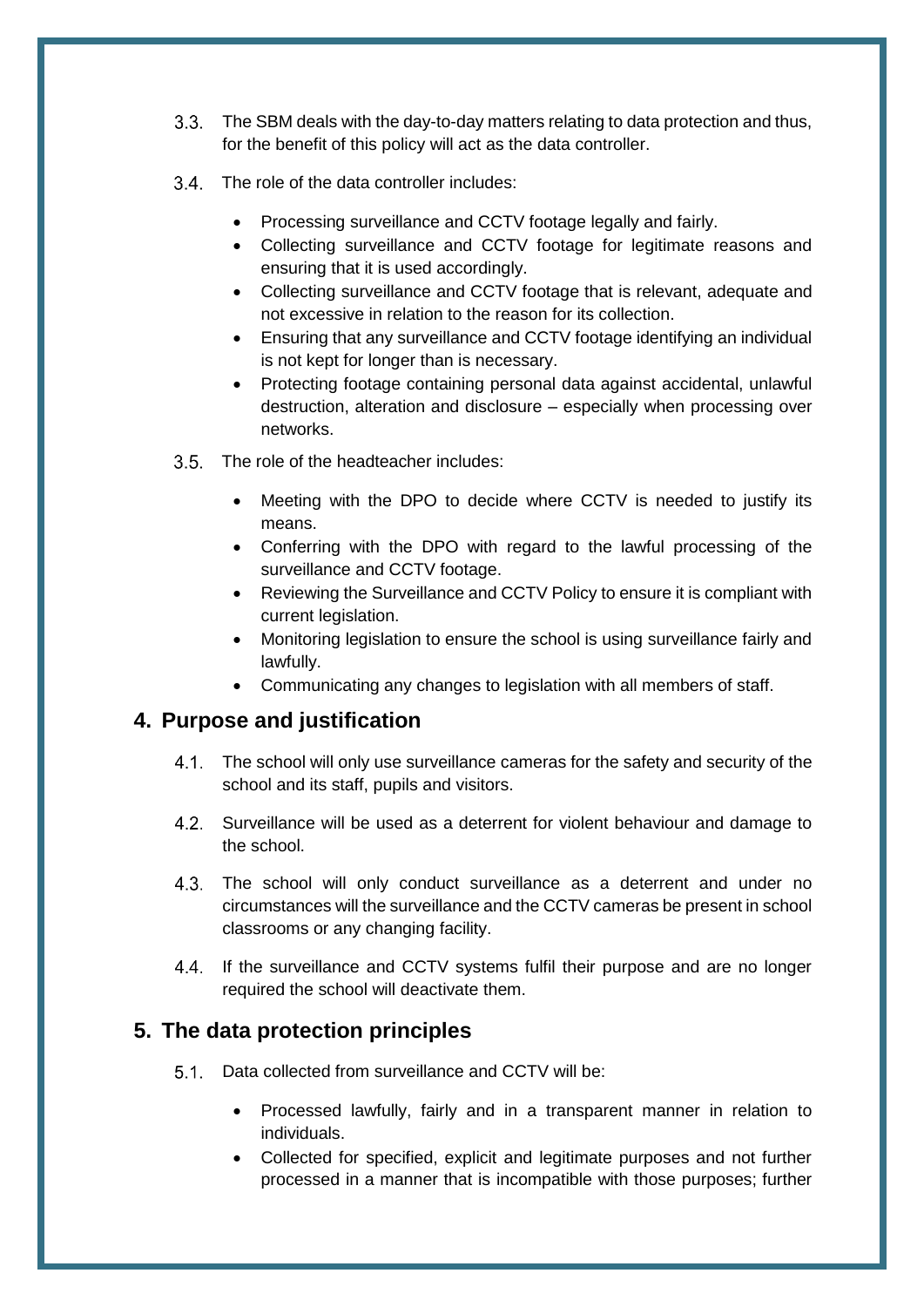processing for archiving purposes in the public interest, scientific or historical research purposes or statistical purposes shall not be considered to be incompatible with the initial purposes.

- Adequate, relevant and limited to what is necessary in relation to the purposes for which they are processed.
- Accurate and, where necessary, kept up-to-date; every reasonable step will be taken to ensure that personal data that are inaccurate, having regard to the purposes for which they are processed, are erased or rectified without delay.
- Kept in a form which permits identification of data subjects for no longer than is necessary for the purposes for which the personal data are processed; personal data may be stored for longer periods, insofar as the personal data will be processed solely for archiving purposes in the public interest, scientific or historical research purposes or statistical purposes, subject to implementation of the appropriate technical and organisational measures required by the GDPR in order to safeguard the rights and freedoms of individuals.
- Processed in a manner that ensures appropriate security of the personal data, including protection against unauthorised or unlawful processing and against accidental loss, destruction or damage, using appropriate technical or organisational measures.

#### <span id="page-6-0"></span>**6. Objectives**

6.1. The surveillance system will be used to:

- Maintain a safe environment.
- Ensure the welfare of pupils, staff and visitors.
- Deter criminal acts against persons and property.
- Assist the police in identifying persons who have committed an offence.

# <span id="page-6-1"></span>**7. Protocols**

- 7.1. The surveillance system will be registered with the ICO in line with data protection legislation.
- The surveillance system is a closed digital system which does not record audio.
- 7.3. Warning signs have been placed throughout the premises where the surveillance system is active, as mandated by the ICO's Code of Practice.
- 7.4. The surveillance system has been designed for maximum effectiveness and efficiency; however, the school cannot guarantee that every incident will be detected or covered and 'blind spots' may exist.
- The surveillance system will not be trained on individuals unless an immediate response to an incident is required.
- 7.6. The surveillance system will not be trained on private vehicles or property outside the perimeter of the school.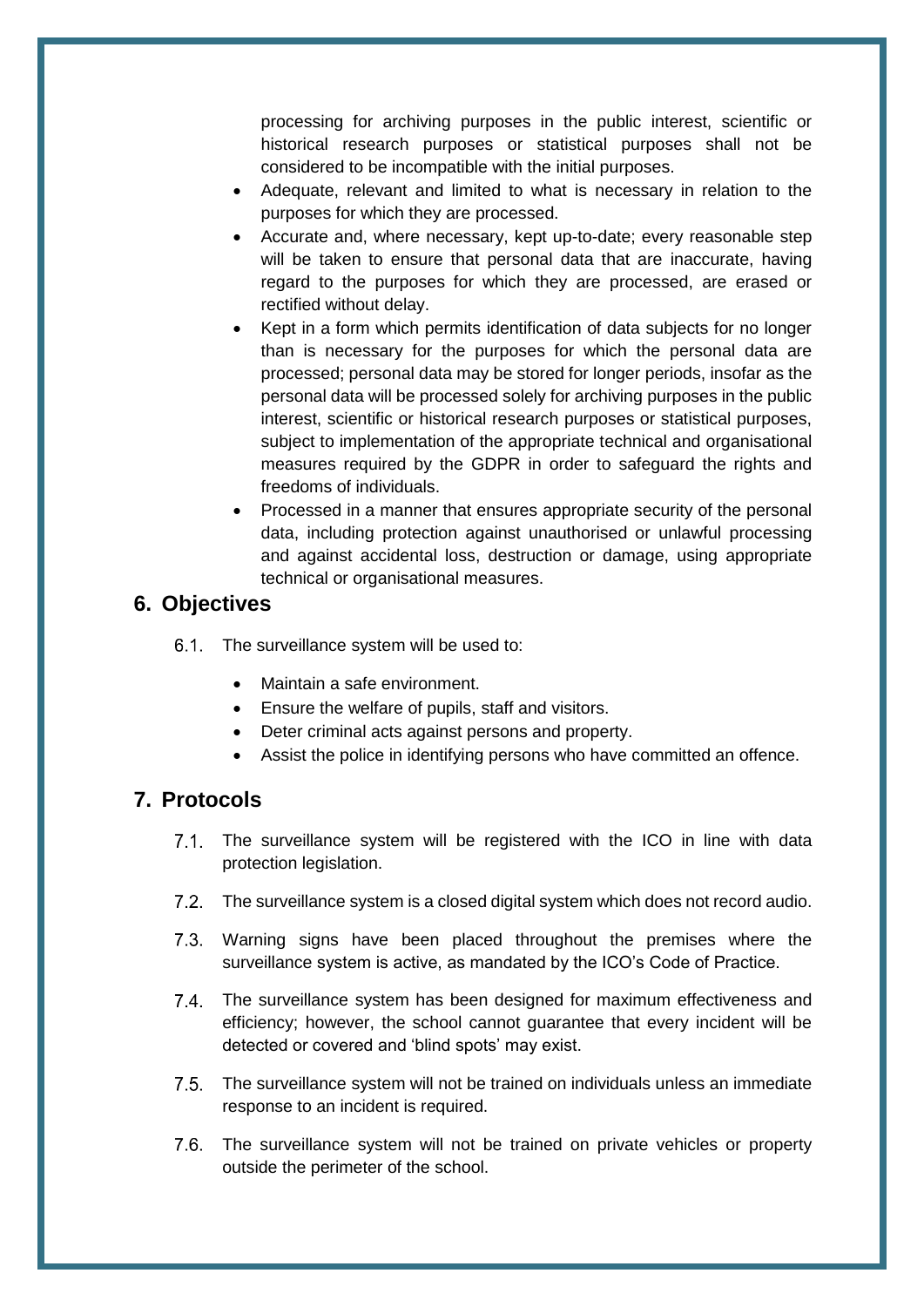# <span id="page-7-0"></span>**8. Security**

- Access to the surveillance system, software and data will be strictly limited to authorised operators and will be password protected.
- 8.2. The school's authorised CCTV system operators are:
	- Mrs J Hankinson, headteacher.
	- Mrs E Latham, data controller.
	- Mrs E Latham, data processor.
- 8.3. The main control facility is kept secure and locked when not in use.
- $8.4.$ If, in exceptional circumstances, covert surveillance is planned, or has taken place, copies of the Home Office's [authorisation forms](https://www.gov.uk/government/publications/application-for-use-of-directed-surveillance) will be completed and retained.
- Surveillance and CCTV systems will be tested for security flaws once a month to ensure that they are being properly maintained at all times.
- 8.6. Surveillance and CCTV systems will not be intrusive.
- 8.7. The SBM and Headteacher will decide when to record footage, e.g. a continuous loop outside the school grounds to deter intruders.
- Any unnecessary footage captured will be securely deleted from the school system.
- Any cameras that present faults will be repaired immediately as to avoid any risk of a data breach.
- 8.10. Visual display monitors are located in the main office.

# <span id="page-7-1"></span>**9. Privacy by design**

- 9.1. The use of surveillance cameras and CCTV will be critically analysed using a PIA – under the GDPR this will become a DPIA but it will follow the same principles of a PIA.
- 9.2. A PIA will be carried out prior to the installation of any surveillance and CCTV system.
- 9.3. If the PIA reveals any potential security risks or other data protection issues, the school will ensure they have provisions in place to overcome these issues.
- The school will ensure that the installation of the surveillance and CCTV systems will always justify its means.
- 9.5. If the use of a surveillance and CCTV system is too privacy intrusive, the school will seek alternative provision.

# <span id="page-7-2"></span>**10. Code of practice**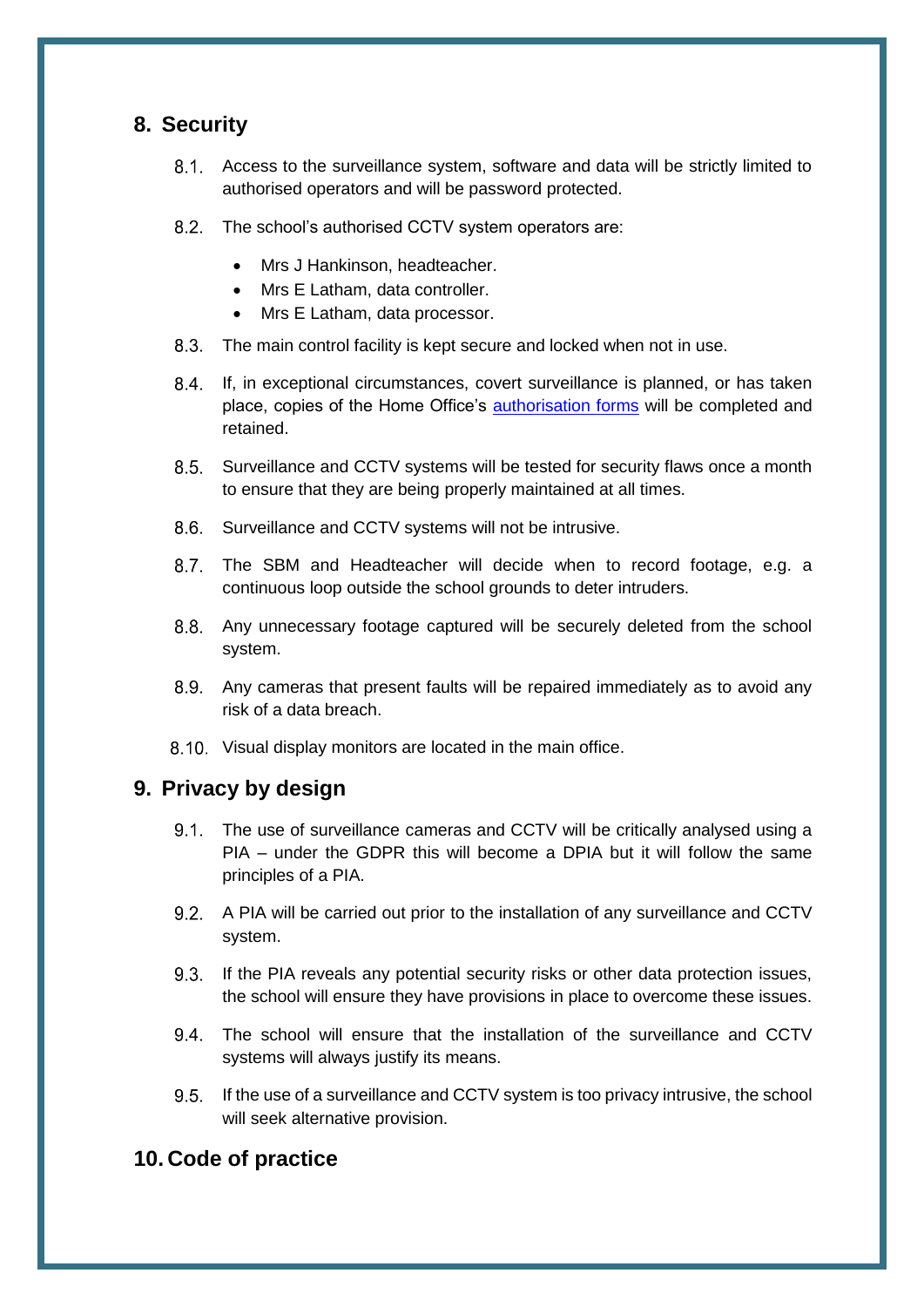- The school understands that recording images of identifiable individuals constitutes as processing personal information, so it is done in line with data protection principles.
- The school notifies all pupils, staff and visitors of the purpose for collecting surveillance data via notice boards, letters and emails.
- CCTV cameras are only placed where they do not intrude on anyone's privacy and are necessary to fulfil their purpose.
- All surveillance footage will be kept for one month for security purposes; the headteacher and the data controller are responsible for keeping the records secure and allowing access.
- 10.5. The school has a surveillance system for the purpose of the prevention and detection of crime and the promotion of the health, safety and welfare of staff, pupils and visitors.
- 10.6. The surveillance and CCTV system is owned by the school and images from the system are strictly controlled and monitored by authorised personnel only.
- 10.7. The school will ensure that the surveillance and CCTV system is used to create a safer environment for staff, pupils and visitors to the school, and to ensure that its operation is consistent with the obligations outlined in data protection legislation. The policy is available from the school's website.
- 10.8. The surveillance and CCTV system will:
	- Be designed to take into account its effect on individuals and their privacy and personal data.
	- Be transparent and include a contact point, the DPO, through which people can access information and submit complaints.
	- Have clear responsibility and accountability procedures for images and information collected, held and used.
	- Have defined policies and procedures in place which are communicated throughout the school.
	- Only keep images and information for as long as required.
	- Restrict access to retained images and information with clear rules on who can gain access.
	- Consider all operational, technical and competency standards, relevant to the surveillance and CCTV system and its purpose, and work to meet and maintain those standards in accordance with the law.
	- Be subject to stringent security measures to safeguard against unauthorised access.
	- Be regularly reviewed and audited to ensure that policies and standards are maintained.
	- Only be used for the purposes for which it is intended, including supporting public safety, the protection of pupils, staff and volunteers, and law enforcement.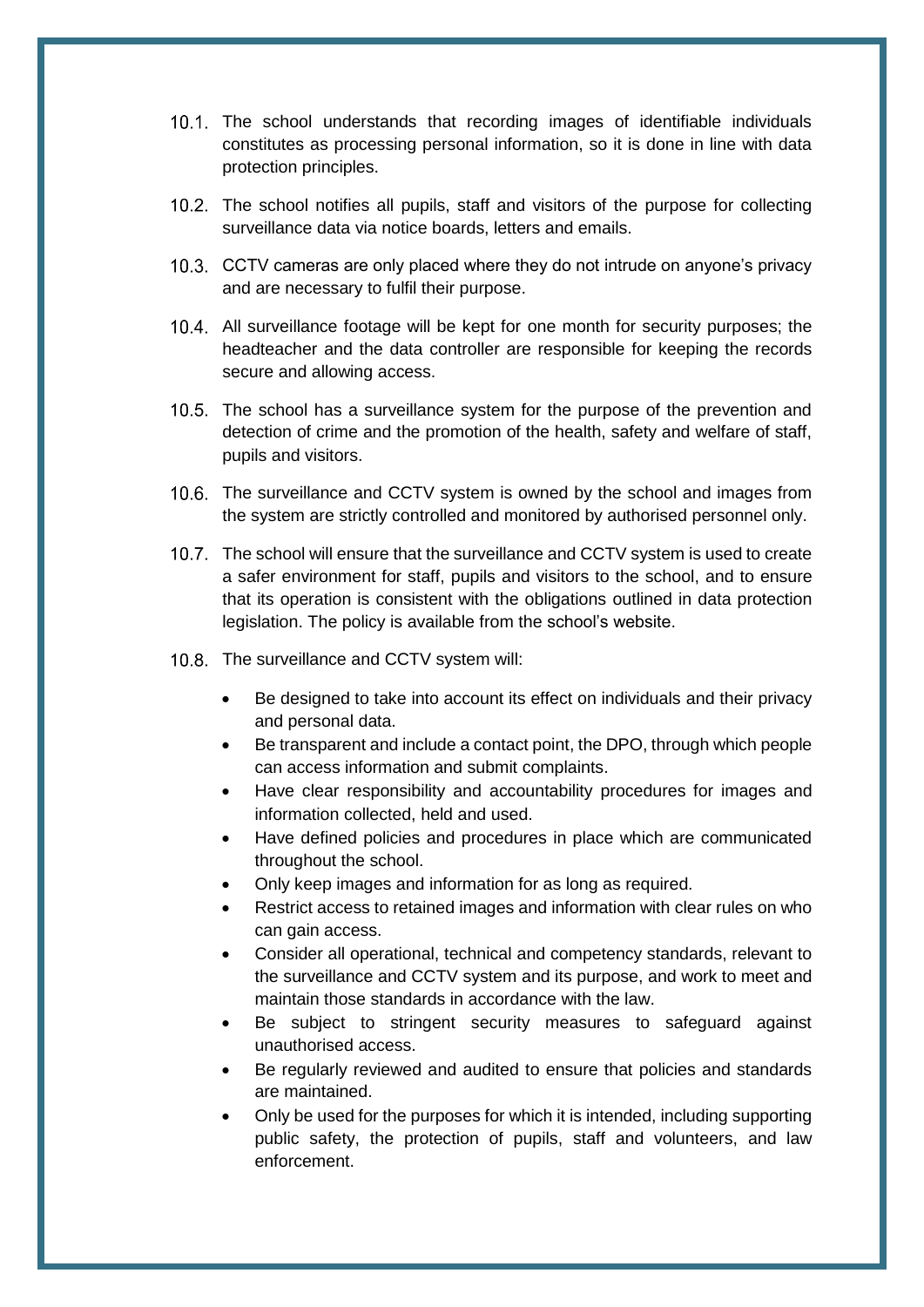10.9. Be accurate and well maintained to ensure information is up-to-date.

#### <span id="page-9-0"></span>**11. Access**

- 11.1. Under the GDPR, individuals have the right to obtain confirmation that their personal information is being processed.
- 11.2. All disks containing images belong to, and remain the property of, the school.
- 11.3. Individuals have the right to submit an SAR to gain access to their personal data in order to verify the lawfulness of the processing.
- 11.4. The school will verify the identity of the person making the request before any information is supplied.
- 11.5. A copy of the information will be supplied to the individual free of charge; however, the school may impose a 'reasonable fee' to comply with requests for further copies of the same information.
- 11.6. Where an SAR has been made electronically, the information will be provided in a commonly used electronic format.
- 11.7. Requests by persons outside the school for viewing or copying disks, or obtaining digital recordings, will be assessed by the headteacher, who will consult the DPO, on a case-by-case basis with close regard to data protection and freedom of information legislation.
- Where a request is manifestly unfounded, excessive or repetitive, a reasonable fee will be charged.
- 11.9. All fees will be based on the administrative cost of providing the information.
- 11.10. All requests will be responded to without delay and at the latest, within one month of receipt.
- 11.11. In the event of numerous or complex requests, the period of compliance will be extended by a further two months. The individual will be informed of this extension, and will receive an explanation of why the extension is necessary, within one month of the receipt of the request.
- Where a request is manifestly unfounded or excessive, the school holds the right to refuse to respond to the request. The individual will be informed of this decision and the reasoning behind it, as well as their right to complain to the ICO and to a judicial remedy, within one month of the refusal.
- 11.13. In the event that a large quantity of information is being processed about an individual, the school will ask the individual to specify the information the request is in relation to.
- 11.14. It is important that access to, and disclosure of, the images recorded by surveillance and CCTV footage is restricted and carefully controlled, not only to ensure that the rights of individuals are preserved, but also to ensure that the